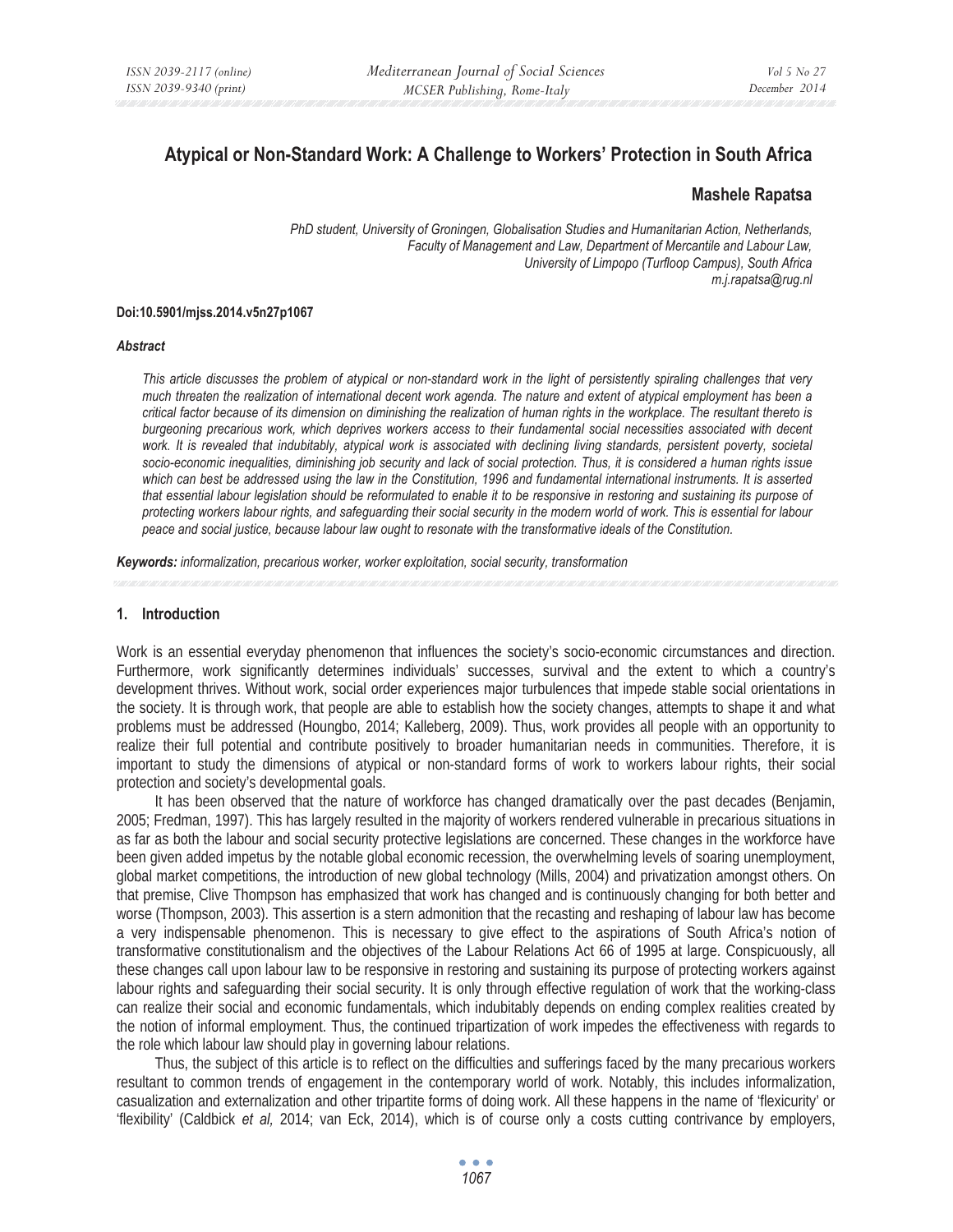ironically accompanied by extreme components of miserable labor and economic exploitation (Botes, 2012; Pons-Vignon and Anseeuw, 2008). The article also reveals the exponential increase in the intensity of atypical or disguised forms of employment relationships (i.e. inclusive of; temporary, part-time, outsourced and domestic workers) in the modern labour relations. It begins by providing a theoretical framework on the subject and the meaning of atypical employment. Challenges and effects of being a precarious worker are also considered. The article is written in consideration of South Africa's agenda of transformative constitutionalism which, it is asserted that extends beyond just constitutional law, and rather also covers broader areas of societal orientation including labour relations. Notions such as atypical or nonstandard or precarious workers will be used interchangeably to denote workers that do work mostly through tripartite arrangements and the likes.

# **2. Methodology**

This article adopts a qualitative method of research. It utilizes descriptive and exploratory methods. Whereas it describes the nature and extent of the problem of atypical work, it also attempts to explore workable approaches towards ending workers exploitation. It is focused at inventing workable mechanisms that can help ease tension in the troubled area of labour law. The aspects of analysis in this article are focused on studying the purpose of labour law and determine whether such is still being achieved or progressively achievable in the midst of the constant circumstances of informalised work. The article adopted content analysis approach relying on data from written texts. It employs four concepts in studying this phenomenon, namely; *labour relations, transformation, precarious work(er) and social security.* Both primary and secondary sources were relied upon as source material.

# **3. Theoretical Framework**

It should be noted that atypical or non-standard employment presents itself as a multifaceted phenomenon that emerged largely as a consequent of subterfuges by employers to reduce their obligations towards employees. These obligations include ensuring progressive social protection in particular and an unlimited access to a wide range of labor protective ambits in general. Subsequently, informalized work became a predominant phenomenon in labour relations (Benjamin, 2008), effectively rendering employment to become what it is not used to be (Theron, 2003). That the continued expansion of informal work is undesirable for workers protection is definitely indisputable. According to Paul Benjamin, this informalization when described, is a process by which employment is increasingly unregulated and workers are least protected or not protected at all, by labour law (Benjamin, 2008). It covers both workers who are nominally covered by labour law but are not able to enforce their rights and those who are not employees as their legal status is that of being independent contractor(s) (Kalula *et al,* 2008).

It has been through such processes as this that the worldwide prevalence in the nature and extent of precarious worker has increased so significantly in recent years (Houngbo, 2014; Barchiesi, 2010). Regrettably, it has been observed that workers continue to loose enjoyment of labour protection (Benjamin, 2005), with South Africa being no exception, and is supposedly amongst the countries where these phenomena remain pervasive (Cohen and Moodley, 2012). Indeed, the changes brought by these modern trends of work have created varying forms of triangular employment relations that pose a major threat to workers' protection in the country and across the Southern African Development Community (SADC) region (Kalula, *et al,* 2008). This challenge is most experienced in the most volatile area of the labour market, the informal sector of the economy. Sadly, it has been evinced that the majority of the economically active population in the SADC region work in the informal sector (Fenwick & Kalula, 2004). Thus, those working in the formal sector of the labour market constitute a minimal percentage which means a standard employment arrangement is steadily melting away. Thompson argues that this affects both emerging and advanced economies (Thompson, 2003). Under such circumstances, the workforce gets divided between those (few) working as permanent employees, and those working on a non-standard or a more precarious basis. For instance, this is with reference to workers procured through labour broking, known temporary employment services (TES's) and other notable forms of labour contracting, through known employment agencies. Ironically formal employment relationships are the focus of labour law in the industrialized world (Kalula, 2008). Thus, the working populace in the informal sector do not benefit from labour law, hence they are referred to as 'precarious workers'. Stuck under least or unregulated working environments, they are a burgeoning and desperate category of workers (Theron, 2003). Then, a precarious worker is produced by the spiraling trends of informalized work. Thus, the context and conceptualization of the notion of a 'precarious worker' is worth considered. According to Kamla Naidoo, being a precarious worker has indeed become one of enormous global challenges undermining the gains of the working class (hard earned democracies in the advancement of social justice) and eroding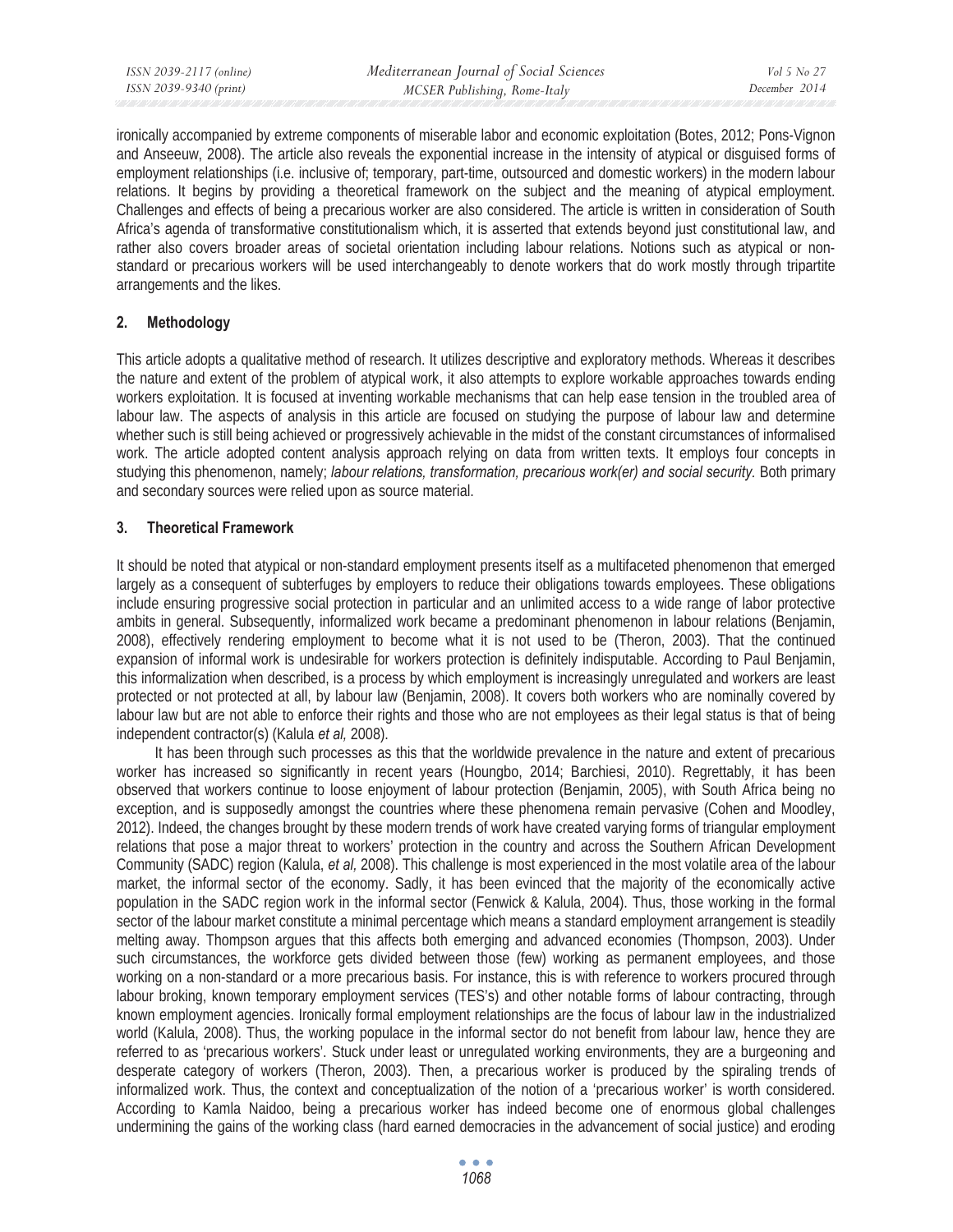trade union organization (Naidoo, 2010).

It has been argued that precarious work thrives owing to practices that have been designed to maximize employers' profits and flexibility, the effects of which have been to shift risks onto powerless, docile and vulnerable workers. During 2010, the International Metalworkers Federation (IMF) and the Food, Agricultural, Hotel, and Restaurant Workers International (IUF), submitted reports to John Ruggie, the United Nations Speech Representative for Business and Human Rights, alerting him of the intensity of this problematic trend in human rights terms. They both have emphasized that precarious work is systematically undermining human rights of workers. The labour law developments have also suggested that there prevails a dire need to consider establishing probabilities of reshaping and extending labour laws' scope of coverage to include those in desperate need of labour protective legislation. This has been resultant to the exponential increase in the levels of atypical employment. Being a 'precarious worker' entails that a person is in an employment relationship, theoretically protected by certain basic labour rights that applies to all employees, but under arrangements which makes it difficult or almost impossible to access labour legislation, exercise and enforce the labour rights bestowed by such legislation.

Apart from being deprived of unionization rights, precarious workers also suffer major exclusions with regards to benefits fundamentally proffered by social security legislation (Olivier & Kalula, 2003). Lack of access to adequate social security is amongst the notable critical aspects associated with atypical employment. This is with reference to the growing area of more or less new types of employment, including jobs which are not permanent and/or not full-time. For instance, jobs done on a part-time and fixed-term work basis, temporary-agency work, working from home, tele-work, 'on call' work, seasonal work, student jobs, subcontracted work and the 'pseudo-self-employment' of workers who are in practice bound to and dependent on a single employer (Nyenti, 2007). These categories of workers fall short of meeting the criterion that enables them to have an assured social security. Most importantly, precarious worker would also encompass those that are expressly excluded by virtue of the labour legislation. This is in accordance with the context of defining an 'employee' in terms of the Section 213 and Section 200A of the Labour Relations Act 66 of 1995; Section 83A of Basic Conditions of Employment Act 75 of 1997; Section 1 of Employment Equity Act 55 of 1998 and Section 1 of Skills Development Act 97 of 1991. This is necessarily because defining an employee is a major entry point to qualify for labour protective framework (Rapatsa, 2014).

With regards to aspects of unionization and collective bargaining, workers secured through tripartite engagements suffer exclusions as well. This implies that terms and conditions of their employment are unilaterally pre-determined by their so-called employers and imposed unto them. As a result, precarious workers have no latitude or right to challenge any provision in those terms of their employment because there is very little proffered for their protection. Moreover, work may be terminated instantly without due processes being adhered to, this to the detriment of social justice.

On aspects of exclusions in terms of social insurance, precarious workers are first subjected to poor working conditions, low wages, less job security and in certain instances, the long term effect of income insecurity. They do not enjoy benefits as enjoyed largely by workers in standard employment (for instance, medical aid, annual leave, paid maternity leave, pension, study or training benefits and so forth).

Precarious work is also understood in the context of being the driving instrument behind the declining living standards, discrimination, the feminization or poverty and other aspects (Rapatsa and Matloga, 2014). This is particularly prevalent especially amongst populations that live in under-developed and developing countries (Beneria, 2001). It is referred to as employment that is of low quality and that encompasses a range of factors that put workers at risk of injury, illness and/or poverty. It is without a doubt that workers in these genuses of employment arrangements are subjected to a dire *sui generis* exploitation, necessarily because the usual circumstances of their employment render the enforcement of their rights extremely problematic (Fourie, 2008).

## **4. Transformative Agenda and Labour Legislative Framework**

Uneasiness over conditions and (social) security of workers in employment environments is not entirely a new phenomenon. It has always been amongst the leading factors influencing labour law developments in South Africa. During the late 1970s, the Wiehahn Commission was appointed to investigate the status of labour laws, in the midst of popular knowledge with regards to their exploitive and discriminatory orientation on labour rights. The Commission recommended extensive reforms including on organizational rights, right to fair labour practices (Landman, 2004), social protection and other aspects. Then, in the 1990s, transition into democratic dispensation led to inclusion of labour rights in the Constitution to reflect on a broader transformative philosophy.

Thus, South Africa's background in labour relations cannot be complete without highlighting the landmark constitutional changes that gave effect to recognition of labour rights, its protection and enforcement thereto. This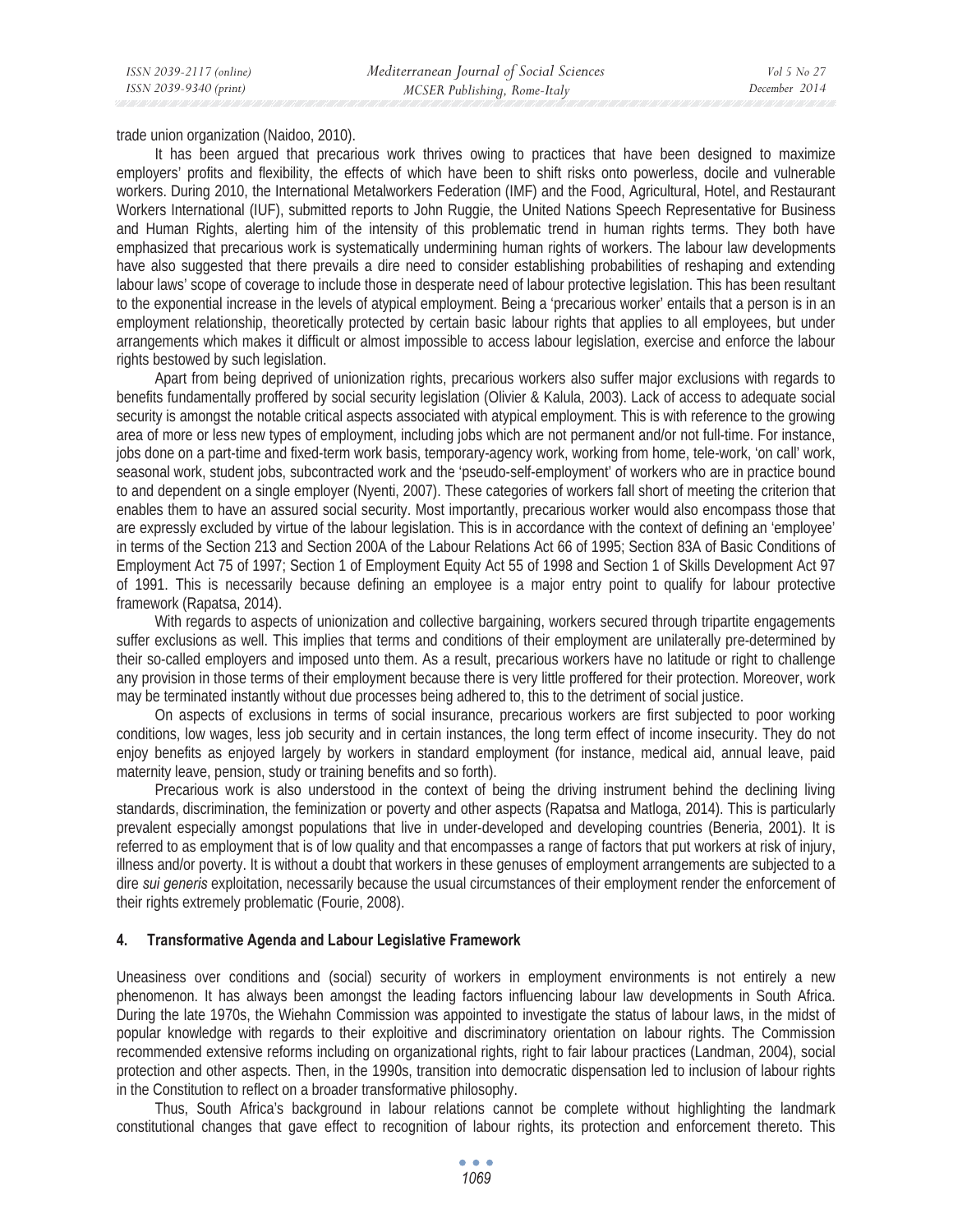eventually culminated in a firm foundation for any discussions regarding the primary purpose(s) that labour law ought to play in a continuously dynamic and evolutionary field of work. This is considerate of the ongoing global agenda geared towards achieving decent work for everyone in employment. However, whether labour law is still capable of achieving its purpose in the midst of notable contemporary challenges such as the increased levels of atypical employment is a matter for constant debate. Notably, the primary purpose of labour law resonates with South Africa's transformative constitutionalism agenda. According to Kahn-Freund, labour law is traditionally concerned with social power, and it is therefore destined to serve as 'a countervailing force' to address the skewed and ever skewing power relations that exist between employers and employees (Davies & Freedland, 1983). Hence, labour law functions as an intervening instrument in markets to achieve justice which otherwise will not be realizable were labour markets to remain unregulated (Hyde, 2006; Kalula, 2004; Hepple, 1995). In the context of South Africa, this regards the present constitutional and labour legislative framework that has been put in place to reflect the corresponding values of the Constitution, especially in labour relations.

The primary point of departure is section 23 of the Constitution which provides an overarching framework for protection of workers' labour rights. It guarantees every worker the protection against unfair labour practices. Consequently, when subjected to literal interpretation, section 23 requires that every worker should be protected against exploitation and other workplace malpractices. Arguably, this should encompass all workers regardless of existing subterfuges by employers attempting to hide realities in employment relationships (*White v Pan* Palladium SA (PTY) (2006) 27 *ILJ* 2721 (LC): p2727J – 2728A; *Denel (Pty) Ltd v Gerber* (2005) 26 *ILJ* 1256 (LAC): p1296G). The Labour Relations Act 66 of 1995 and Basic Conditions of Employment Act 75 of 1997 were promulgated particularly to give effect to the notable constitutionally entrenched labour rights. This has been informed by the need to augment the transformative ideals of realizing labour peace, social justice and social security amongst others. However, the primary labour legislation (LRA) is not without critiques. This is necessarily because it is foundational in determining who reaches labour protective ambits, yet it limits access only to those who are recognized as employees, leaving the majority of workers outside standard employment with little or without protection at all. Section 213 of the LRA thus defines an employee as follows;

- a) Any person, excluding an independent contractor, who works for another person or the state and who receives, or is entitled to receive, any remuneration; and
- b) Any other person who in any manner assists in carrying on or conducting the business of an employer.

Interestingly, a somewhat incompatible position between the Constitution and the LRA is uncovered. This is discernible from the fact that the Constitution seeks to protect every worker, whereas the LRA invented its own exclusions. To date, this remains questionable and of course it is a subject of robust discussions amongst legislatures, trade union organizations and business. In terms of section 2 of the Constitution, any law or conduct inconsistent with it should be declared invalid. In this case, I invoke to say 'unconstitutional'. Accordingly, any maneuver which attempts to exclude other workers from benefiting in terms of this constitutional protection is unconstitutional. Having said this, the LRA seem to have compounded the situation further with widespread practices of non-standard employment unbroken. Section 198 of the LRA authorizes the use of Temporary Employment Services (TES). This arguably gave rise to labour broking and other forms of procuring persons to do work for third parties.

Evidently, the problem of precarious worker is the result of the very legislation which was ironically promulgated to safeguard the interests of workers. Notwithstanding this challenge, courts have been prepared to intervene by reiterating the supremacy of the Constitution. That is, courts have opted to interpret the Constitution in a manner that fulfills the spirit and purport of protecting the vulnerable workers in the society. Thus, courts ought to disregard invented labels, and rather focus on establishing the substance in determining the nature of the relations between parties to work (*SABC v McKenzie* (1999) 1 BLLR (LAC): p10). This was also reflected in various jurisprudence where courts have opted to give regard to the pervasive exploitative effects of informalized work on workers and afford worker protection (*Kylie v CCMA* & others 2010 (4) SA 383 (LAC); *Discovery Health Ltd v CCMA* (2008) 29 *ILJ* 1480 (LC); *Denel (Pty) Ltd v Gerber* (2005) 26 *ILJ* 1256 (LAC)).

## **5. The Decent Work Agenda and Challenges**

Atypical work must categorically be replaced by decent work. This is the only workable way to realize a socially just global economy premised on foundations of respecting and protecting labour rights. This decent work agenda is an integrated international project led by International Labour Organization (ILO) in cooperation with national governments. It is fundamental in transforming the persistent predicaments faced largely by atypical workers. Aspects that may be essential in dealing with questions concerning what constitute decent work can be enumerated to include the following; *Firstly,*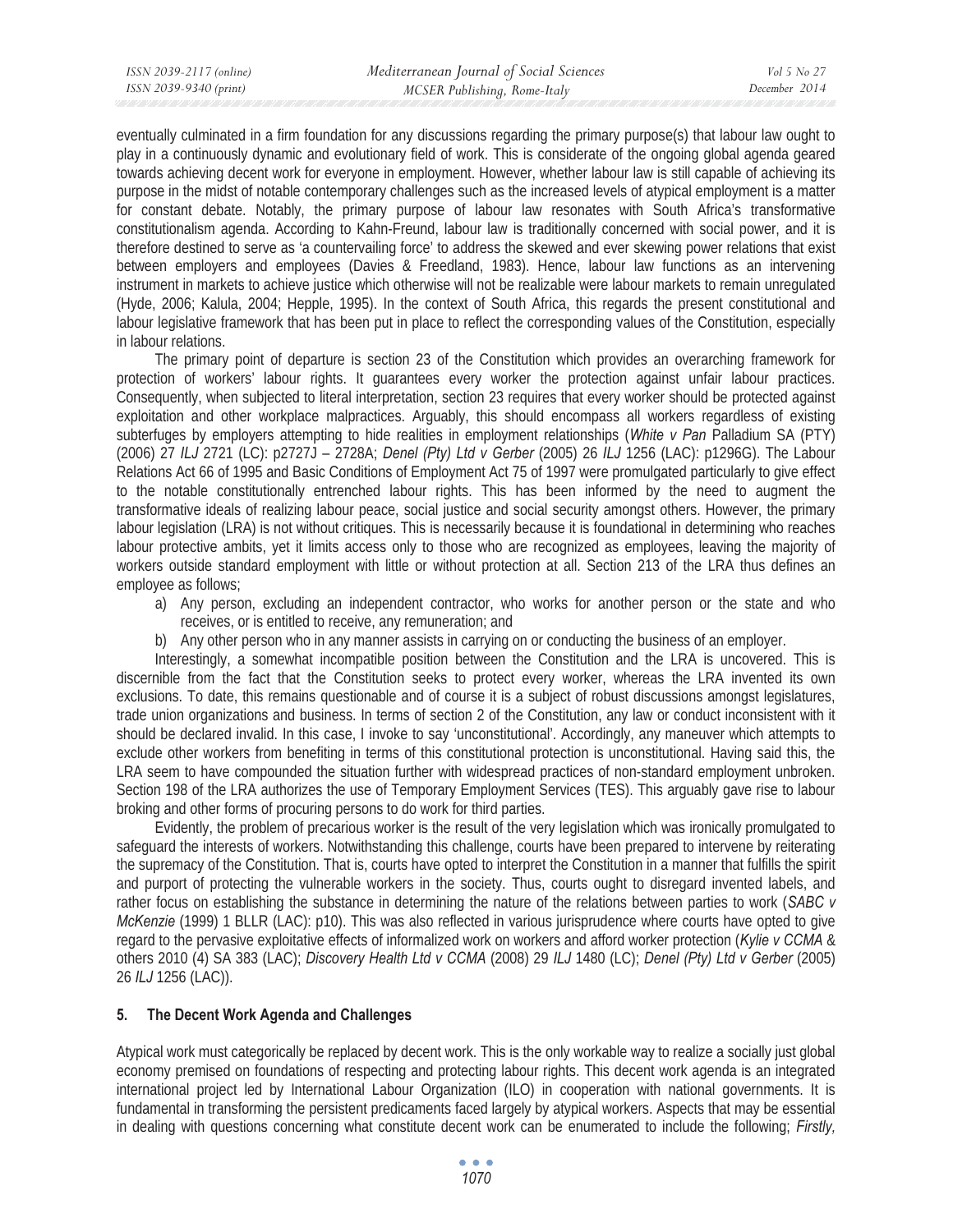| ISSN 2039-2117 (online) | Mediterranean Journal of Social Sciences | Vol 5 No 27   |
|-------------------------|------------------------------------------|---------------|
| ISSN 2039-9340 (print)  | MCSER Publishing, Rome-Italy             | December 2014 |

work must recognize and protect human rights in the workplace. *Secondly,* work is decent if it offers satisfactory wages, productivity and benefits. *Thirdly,* work should have security and be accompanied by worthy social security measures. *Fourthly,* there must be sound and stable workplace relations, which facilitate a greater social integration in society. These and other indicators may assist in determining whether work is decent or not. Without decent work, poverty and inequalities will remain pervasive. This shall in turn make Millennium Developments Goals unrealizable or at least difficult to achieve. Thus, the decent work agenda bears all the tasks of altering exploitative arrangements in labour relations. The primary goal being, to promote better human welfare across all nations (Cohen & Moodley, 2012). This entails that once decent work is achieved, atypical work shall effectively come to an end.

I now turn to findings with regards to where to actually turn the tides. Notwithstanding all the ostensible efforts, there remain critical challenges that are found standing on the way of achieving decent work. This varies from social, economic and legal perspectives, all of which are interconnected critical determinants of decent work. *First,* the constant global competition in labour and social protection. According to Houngbo (2014), this occurs because demand for labour is increasingly international while supply is regulated at the national level. This result in divergent in terms of regulation of work, and eventual simplicity of market exploitations by unscrupulous employers who prey on docile workers. These divergences hinder the effectiveness of labour standards as if it were left on upon national legislators to decide. *Second,*  the everlasting tension between market competitions and respect for human rights. This concerns instances where market competitors haphazardly prioritize making profit at the expense of respect for human rights, even if it means sacrificing equity, human dignity and security of workers. Subsequently, market forces drive competition to the detriment of values of social justice in the workplace. This is particularly rife in developing economies where egoism drives passion for wealth than sustainable social cohesion. *Third,* lethargic implementation and application of ILO standards at the national level. While ILO standards may have good appeal, their implementation is still contingent on extra efforts put at the national level. Therefore, if the national governments do not take necessary measures, then decent work agenda will remain an exercise for impression purposes. *Fourth,* the problem of lack of political will. This happens when politics supersedes every sphere in the society. It is very rampant when politicians, who happen to be legislators and policy makers, are similarly involved in business. Houngbo asserts that very often than not, legislators and policy makers forget the importance of decent work in their engagements seeking to shape and manage global economy. It is reasonably discernible that this happens owing to conflict of interests. Hence, business biased decisions play a significant role in perpetuating exploitative labour practices. This result in ILO instruments being ineffective in terms of producing the desired result nationally.

## **6. Conclusion**

It has been revealed that major problems associated with atypical employment substantiate that the labour rights and other rights embodied in the Constitution cannot meaningfully filter through this area. This then leaves workers without (adequate) legal protection, hence reduced or non-existent social security. They are therefore rendered vulnerable and become subjects of exploitation. Subsequently, poverty and inequalities spirals. According to Kalula (2004), South Africa's labour law developments require a solid break from a cycle of 'borrowing and bending'. This entails that the present realities in employment relations can best be addressed using a reformulated labour law which finds its expression through original foundation according to circumstances of its jurisdiction. It is only through committing to tackle issues of inequalities and under-development that labour law would be capable of making the desired impact in altering workers' plight. The only instrumental mechanism to achieve this is by appreciating the significant role played by transformative ideals of the Constitution. Thus, labour law should unreservedly be streamlined according to significant human rights approaches employed by the Constitution, which was primarily informed by the material conditions in the country.

# **References**

Barchiesi, F. (2010). Informality and Casualization as Challenges to South Africa's Industrial Unionism: Manufacturing Workers in the East Rand/Ekurhuleni Region in the 1990s. *African Studies Quarterly,* 11:2, 68-85.

Beneria, L. (2001). Changing Employment Patterns and the Informalization of Jobs: General Trends and Gender Dimensions. *International Labour Office,* Geneva, Switzerland.

Benjamin, P. (2013). Law and practice of private employment agency in South Africa. International Labour Office, Geneva, Sectoral Activities Department., No. 292, 1-32.

Benjamin, P. (2008). Informal Work and Labour Rights in South Africa. *Development Policy Research Unit,* School of Economics, UCT, 1-27.